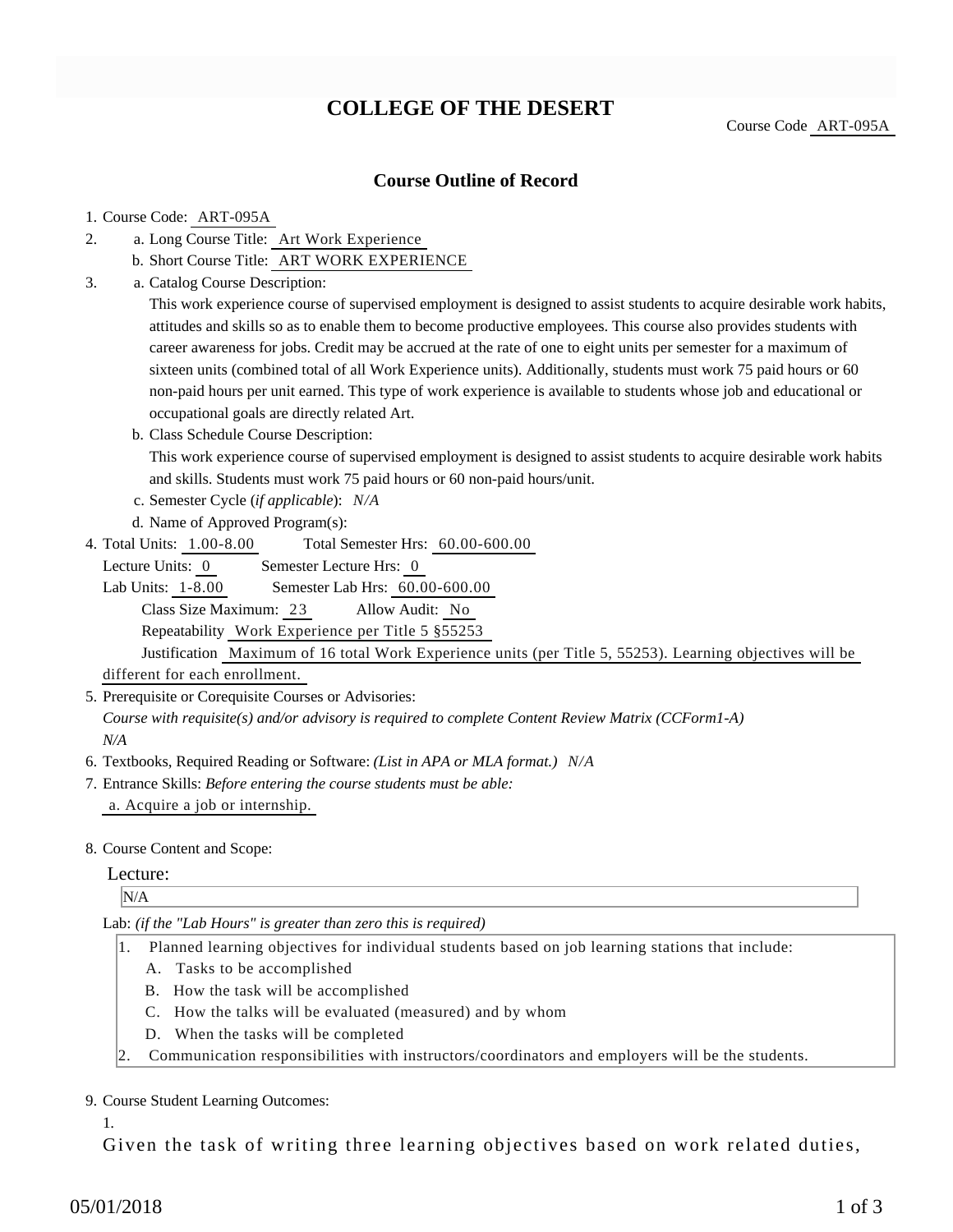## ART 095A-Art Work Experience

demonstrate competent and appropriate completion of each objective which increases performance, improves efficiency and enhances skills in the workplace.

2.

Given normal tasks based on actual working conditions, demonstrate competent and appropriate employment soft skills.

- 10. Course Objectives: Upon completion of this course, students will be able to:
	- a. Demonstrate employment skills under actual working conditions.
	- b. Apply career goals of classroom theory to real life experience.

c. Demonstrate an increase in self-identity and confidence as a worker through individual attention given by instructor/coordinators and employers.

- d. Demonstrate an understanding of their own abilities in the work environment.
- e. Explain an understanding of human relations.
- f. Demonstrate an understanding of how to approach the job market.
- g. Apply work experience education on future job applications.
- h. Develop new or expanded job objectives each semester of enrollment.
- 11. Methods of Instruction: *(Integration: Elements should validate parallel course outline elements)*

#### Other Methods:

a. Conferences with students. b. Development of measurable learning objectives with the employer/supervisor that are specific to the job. c. Development of a training agreement between the employer and student.

12. Assignments: (List samples of specific activities/assignments students are expected to complete both in and outside of class.) In Class Hours: 0

Outside Class Hours: 0

-

- a. In-class Assignments
- b. Out-of-class Assignments
	- 1. Development of measurable learning objectives with the employer/supervisor that are specific to the job.
	- 2. Confer with instructor/coordinator on final learning objectives.
	- Arrange appointment to meet together with the employer/supervisor and instructor/coordinator to 3. discuss objectives and other issues and to sign the training agreement.
	- 4. Reflection paper (length and content to be determined).
	- 5. Self-evaluation by the student based on the training agreement.

13. Methods of Evaluating Student Progress: The student will demonstrate proficiency by:

• Other

a. Hours worked. b. Performance on the learning objectives. c. Attendance at scheduled conferences and orientation. e. Completion and timelines of paperwork f. On-site visit by the instructor/coordinator.

- 14. Methods of Evaluating: Additional Assessment Information:
- 15. Need/Purpose/Rationale -- All courses must meet one or more CCC missions.
	- PO Career and Technical Education

Apply critical thinking skills to execute daily duties in their area of employment.

IO - Personal and Professional Development

Self-evaluate knowledge, skills, and abilities.